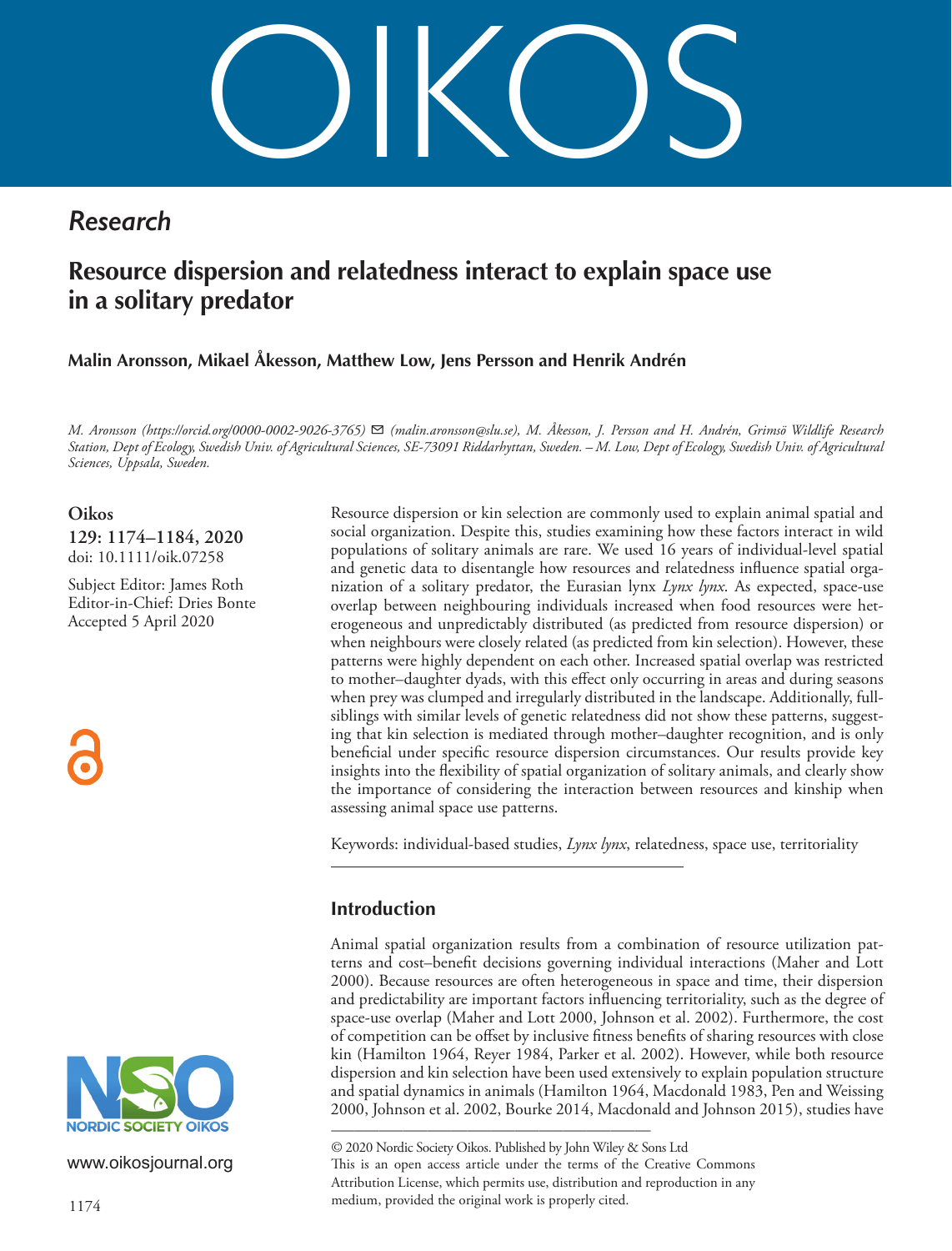generally not examined how these two major drivers of spatial organization interact in wild populations (but see Griesser and Nystrand 2009, Banks et al. 2011). This is particularly true in non-cooperative, solitary species where explanations of the within- and between-population covariation of different spatial organizations are largely missing (Maher and Lott 2000, Hatchwell 2010, Kappeler, et al. 2013), but see Brown and Brown (1993). With increasing evidence that also solitary species share resources with related conspecifics (Kitchen et al. 2005, Støen et al. 2005, Maher 2009, Innes et al. 2012), we may expect that the spatial and temporal variation in their social organization may not only be explained by resource dispersion but also from intrinsic benefits from sharing resources with kin. Since these benefits can be environmentally mediated (Banks et al. 2011), resource dispersion and relatedness should be examined together in order to account for possible interactive effects.

Resource predictability influences the degree to which an animal can depend on its environment over time, with larger home ranges needed to account for higher spatiotemporal resource variability (Johnson et al. 2002, Eide et al. 2004, Newsome et al. 2013). Hence, the range required to sustain an individual's resource demand during periods of low resource availability may be large enough to support additional individuals during periods of high resource availability (Johnson et al. 2002). According to the resource dispersion hypothesis (Macdonald 1983), heterogeneously distributed, highly clumped and unpredictable resources should thus result in increased spatial overlap between individuals (Johnson et al. 2002, Eide et al. 2004, Newsome et al. 2013, Elbroch et al. 2016). However, presence of additional animals may inflict high competition when resources are scarce, making strong year-round territoriality and constant overlap beneficial, independent of resource fluctuations (von Schantz 1984).

Spatial proximity of closely-related individuals as well as the ability to recognize kin is needed for kin selection to influence resource sharing and spatial organization (Hamilton 1964, Hatchwell 2010). Hamilton's rule predicts that behaviours, such as resource sharing, should be favoured when  $rb>c$ ; where *r* is the relatedness of the individuals sharing the resource, *b* is the benefit to the recipient and *c* is the cost to the provider (Hamilton 1964). Since costs and benefits of sharing resources via home range overlap will depend on the distribution of resources in the environment, resource dispersion should influence cost–benefit calculations and determine under what environmental conditions kin selection is favoured. Non-cooperative solitary species live within a complex social context of direct and indirect conspecific interactions (Hofmann et al. 2014), with recent studies demonstrating the importance of relatedness for these interactions (Kitchen et al. 2005, Støen et al. 2005, McEachern et al. 2007, Maher 2009, Meshriy et al. 2011, Innes et al. 2012, Quaglietta et al. 2014). However, spatial proximity and interactions between related individuals might not always result in fitness benefits, e.g. due to costs of increased competition (Griffin and West 2002, West et al. 2002, Stockley and Bro-Jørgensen 2011, Smith 2014). Fitness cost–benefits from resource sharing may also vary greatly for different genealogical relationships (e.g. due to parent–offspring conflict and sibling competition (Parker et al. 2002, Hudson and Trillmich 2008).

The Eurasian lynx *Lynx lynx* is a solitary, territorial felid, with a polygamous mating system where female home ranges are primarily determined by access to food and male home ranges by access to females (Herfindal et al. 2005, Mattisson et al. 2011a, Aronsson et al. 2016). In this study, we assess how the interaction between resource dispersion (i.e. prey) and genetic relatedness influence space-use overlap for lynx by using long-term (1994–2010) individual-level spatial and genetic data from two separate study areas within the Scandinavian lynx population (Fig. 1a). In the southern study area, main prey for lynx is roe deer *Capreolus capreolus* (Andrén and Liberg 2015). In south-central Sweden, roe deer are stationary within 1–2 km<sup>2</sup> home ranges and living solitary or in small groups (Cagnacci et al. 2011, Morellet et al. 2013). In the northern study area, main prey for lynx is herdliving, migratory reindeer *Rangifer tarandus* (Mattisson et al. 2011b), managed by indigenous Sámi herders. The northern study area is located within reindeer summer grazing area and, in the autumn, the reindeer herds move to winter grazing areas east of the study area (Danell et al. 2006). Consequently, at the lynx home range scale, in the southern study area the main prey is relatively homogenous and predictable distributed in time and space as compared to in the northern study area where the main prey is clumped, unpredictable and highly seasonal (Fig. 1b, for more information see 'Study system' below). In both areas, lynx space use (e.g. home range size and habitat selection) is highly influenced by prey availability (Mattisson et al. 2011a, Rauset et al. 2012, Aronsson et al. 2016) and lynx in the north have both lower reproductive rates and higher age at first reproduction compared to in the southern area (Nilsen et al. 2012). Lynx exhibit a male-biased dispersal pattern where approximately one third of subadult females establish in the vicinity of their natal territory (Samelius et al. 2012). Consequently, spatial relatedness structures may be formed by philopatric females (Holmala et al. 2018) creating an opportunity to examine the impact of both genetic relatedness and prey dispersion on space-use patterns.

Here, by simultaneously considering the influence of both relatedness and resource dispersion on lynx space-use overlap, we aim to disentangle how these different factors influence spatial organization of solitary predators. We assess three main questions. First, does intrasexual space use overlap depend on sex in the two study areas? Second, does relatedness affect intrasexual space use overlap, and to what extent is this effect influenced by variation in resource dispersion? Third, is space use overlap different for parent–offspring dyads compared to full-sibling dyads that are equally related but may differ in terms of kin competition or recognition?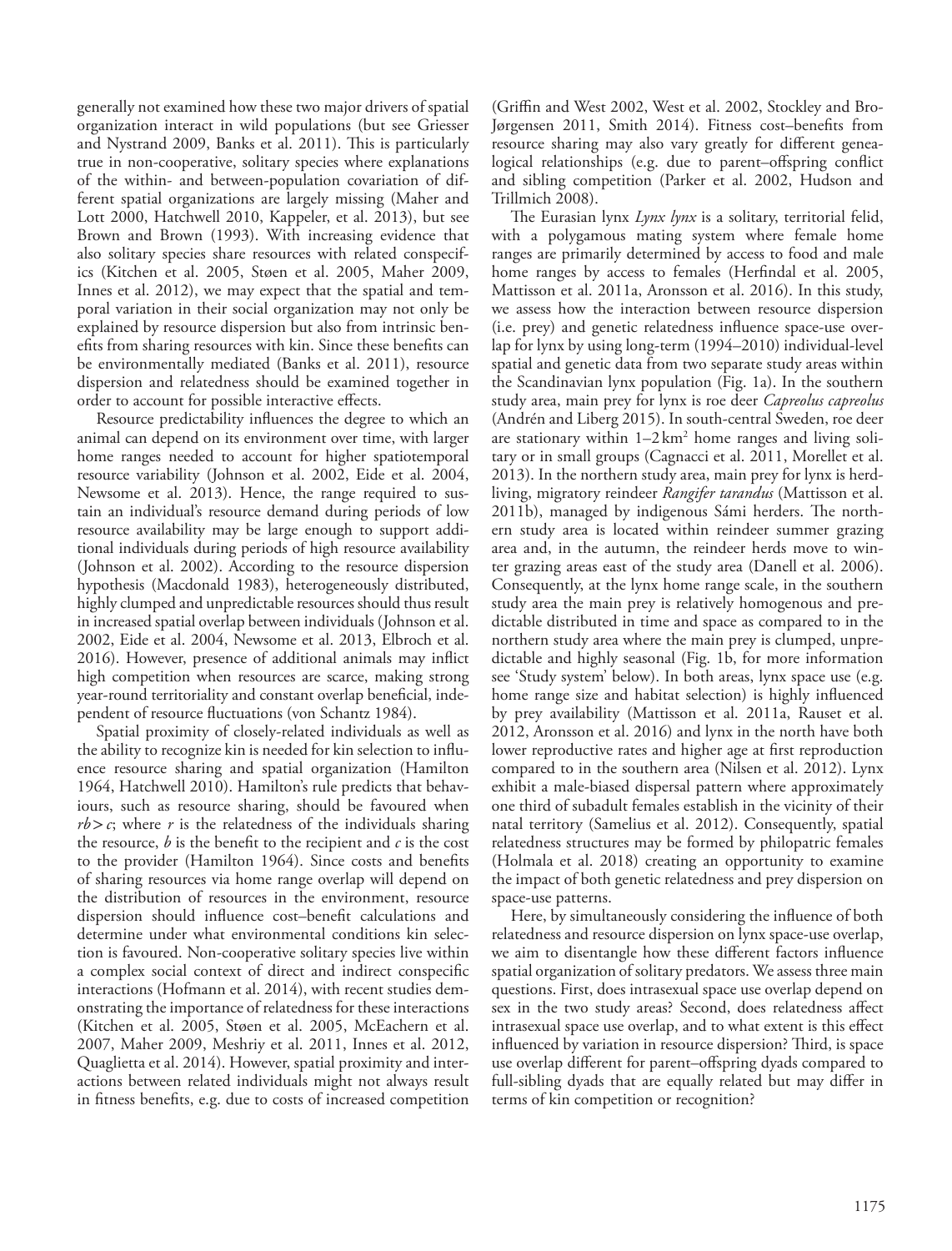

Figure 1. Locations from 49 lynx monitored in the southern and northern study area (a). Dashed line marks the southern boundary of the reindeer husbandry area. The distribution of lynx in Scandinavia is shown in yellow (dark cells indicated areas of permanent occurrence, light cells indicate areas of sporadic occurrence, from Chapron et al. (2014)). At the lynx home range scale (b), the study areas represent differences in prey dispersion and predictability. The northern study area is within the summer grazing areas for herd living and migratory reindeer, resulting in clumped and seasonal food resource. In the southern study area lynx primarily prey on roe deer, which are stationary year-round and solitary or living in small groups, resulting in an evenly dispersed and predictable food resource.

## **Methods**

#### **Study system**

The southern study area ranges from 30 to 500m a.s.l, and is dominated by intensively managed coniferous (*Pinus sylvestris* and *Picea abies*) and deciduous forests (mainly *Betula pubescens* and *B. pendula*) creating a mosaic of even-aged forest stands interspersed with agricultural land, mires and lakes (proportion of agricultural land increasing from 1 to 20% north to south). The northern study area is characterized by deep valleys starting at 300m a.s.l and high alpine plateaus with peaks  $\leq 2000$  m a.s.l. Lower elevations are dominated by coniferous forest interspersed by mires and lakes, followed by hillsides and high elevation downy birch forest (*B. pubescens*), forming the tree line at 600–700m a.s.l., followed by shrubs and heaths leading up to bare rock. Lynx primarily inhabit the valleys from the coniferous forest to alpine heath (Rauset et al. 2012).

In the southern study area, roe deer density range between 2 and 4 roe deer km<sup>−</sup><sup>2</sup> (Andrén and Liberg 2015) and 81% of lynx prey is roe deer. Lynx predation is the main cause of roe

deer mortality (Samelius et al. 2013), killing approximately 3–6 roe deer/30 days and lynx kill rate is not influenced by roe deer density (Andrén and Liberg 2015). Roe deer are solitary or living in small groups and in south-central Sweden roe deer are stationary within 1–2 km<sup>2</sup> home ranges (Cagnacci et al. 2011, Morellet et al. 2013). Consequently, roe deer space use are much more restricted than lynx (lynx home ranges 300–1000km2 , Aronsson et al. 2016). Each lynx home range consists of a matrix of forest stands, agricultural fields and pastures (Hemmingmoore et al. 2020), ensuring patches of good roe deer habitat. The northern half of Sweden is designated reindeer husbandry area used by indigenous Sámi reindeer herding communities (Fig. 1a), and the northern study area is located within the summer grazing areas for four reindeer herding districts (Supplementary material Appendix 1 Fig. A1). The number of reindeer within these herding districts fluctuated between 20 000 and 30 000 during the study period (Sámi Parliament, Kiruna, Sweden). Reindeer migrate between summer and winter grazing areas, reaching the study area in late spring for calving (Danell et al. 2006). Within the summer grazing areas of each district reindeer move in large herds over vast areas (> lynx home ranges 700-1700 km<sup>2</sup>,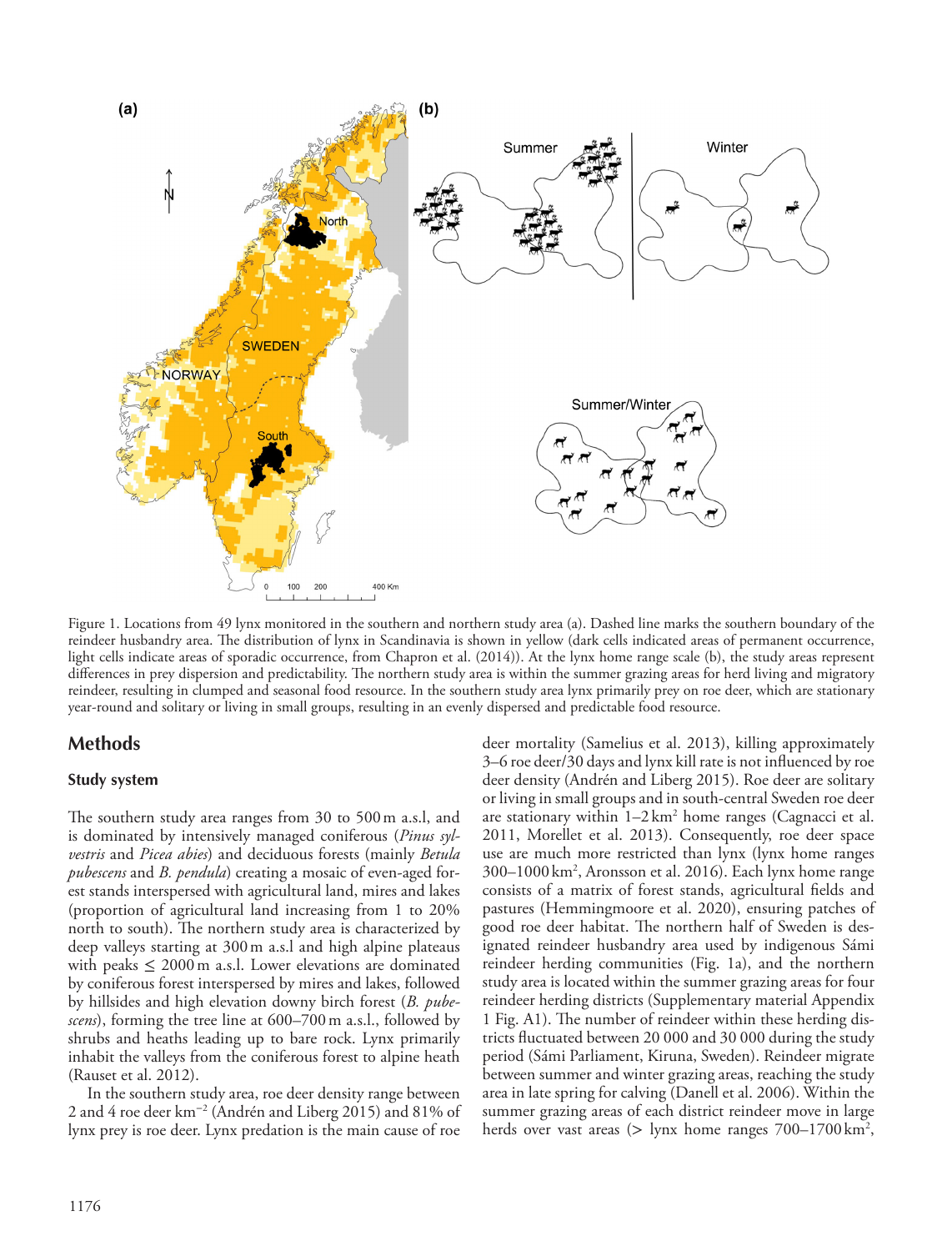Mattisson et al. 2011a), their movement influenced by forage availability, weather and insect harassment (Skarin et al. 2008). During summer, reindeer is the main prey for lynx (i.e. > 60% of lynx prey is reindeer in the study area, kill rate 3–5 reindeer/30 days for female lynx and 8–11 reindeer/30 days for males, Mattisson et al. 2011b). In autumn, each district move their herds to winter grazing areas 100–300 km to the east of the study area (Supplementary material Appendix 1 Fig. A1). Lynx do not follow the reindeer migration in winter (Danell et al. 2006), instead they feed on the few remaining reindeer scattered across the landscape and small prey such as mountain hare *Lepus timidus*, grouse *Tetrao* spp., ptarmigan *Lagopus* spp. and rodents (*Rodentia*) (Mattisson et al. 2011b). In both study areas, a majority of adult lynx mortalities were human-caused, and although the specific causes differed between the areas (i.e. traffic, legal hunting and poaching in the south, versus poaching in the north), the sex-specific survival rates were similar (males: 0.77 and 0.79, females: 0.83 and 0.85, in northern and southern study areas, respectively) (Andrén et al. 2006).

### **Lynx capture**

We used location data from 1997 to 2010 (south) and 1994 to 2010 (north). Lynx were captured and immobilized following ethically approved handling protocols (Arnemo et al. 2012), and fitted with VHF-transmitters (1996–2008: MOD335, MOD400NH, IMP/150/L and IMP/400/L Telonics, USA) or GPS-collars (2003–2014; GPS plus mini, Vectronics Aerospace, Germany; Televilt Posrec 300 and Tellus 1C, Followit, Sweden). When immobilized, a small tissue biopsy, a blood sample and a hair sample were taken from each captured lynx for genetic analysis.

## **Spatial analysis**

We only included resident animals  $\geq$  20 months old, as most subadult lynx had established in their own home range by 18 months of age (Samelius et al. 2012). We estimated annual lynx home ranges (i.e. 1 February year t to 31 January year t+ 1) using the bivariate normal kernel in the 'adehabitatHR' package (Calenge 2006) in the R software ver. 3.4.4. (<www.r-project.org>). We defined home ranges as the 90% probability contour of each kernel utilization distribution. For smoothing parameter, we used the 'reference bandwidth' multiplied by 0.8 to avoid over-smoothing (i.e. we visually reviewed contours created by the reference bandwidth multiplied by 0.5–1, with 0.05 increments, Aronsson et al. 2016). To reduce biases from different sampling frequencies between animals and years we randomly sampled 1 location/day/individual, also using this procedure we have previously shown that annual lynx home range size estimations for the same dataset is not influenced by collar type (Aronsson et al. 2016). We used a minimum of 25 locations for annual home range estimates (following Aronsson et al. 2016), average annual locations per individual included was 93 $\pm$ 9 SE. All individuals were monitored  $\geq$ 7 months per year, to ensure that neighbouring individuals were monitored simultaneously. Neighbours were defined as lynx with overlapping home ranges or with home range borders within the sex- and area-specific minimum home range diameter and an area in between that could not hold a resident lynx individual (assessed using lynx locations, landscape and habitat information in ArcGIS). We found 83 unique neighbouring dyads made up by 49 individuals (Table 1). To quantify space use overlap between neighbouring individuals we used two measurements: overlap index (OI; Ginsberg and Young 1992) and volume of intersection (VI; Millspaugh et al. 2004). Both measurements range from 0 (no overlap) to 1 (identical). Because individual lynx were monitored during multiple years we obtained a total of 246 annual overlap estimates (Table 1) of which 40 home ranges were not overlapping (south: 16 females, 12 males; north: 12 females). Our results were robust with respect to overlap measurements, we present OI in the following text (see Supplementary materials Appendix 2 for results using VI).

To assess seasonal variation in the interactions between females in the northern study area we calculated the distance between simultaneous GPS locations ( $\leq$  3 min apart) for neighbouring female pairs and years (n= 24) and randomly selected 1 distance day<sup>-1</sup> pair<sup>-1</sup> (n=5047). We divided the year into three seasons based on reindeer abundance and herding practices: summer (May–July; high reindeer abundance, large herds), autumn (August–November; generally high reindeer abundance although yearly variations due to weather-dependent herding practices and migration) and

Table 1. Number of neighbouring female and male lynx pairs monitored in the northern and southern study areas. Average with associated 95% CRIs (), min and max for relatedness values and overlap index, as well as number of pairs and number of overlap estimates [ ] for each genealogical relationship category (i.e. parent–offspring, full siblings, half siblings and unrelated) for each sex and study area.

|              |         | Relatedness value   |     |     | Overlap index       |     |      | Most likely genealogical<br>relationship |         |        |         |
|--------------|---------|---------------------|-----|-----|---------------------|-----|------|------------------------------------------|---------|--------|---------|
|              | Pairs   | Mean (CRI)          | Min | Max | Mean (CRI)          | Min | Max  | PO                                       | FS      | HS     | U       |
| <b>North</b> |         |                     |     |     |                     |     |      |                                          |         |        |         |
| Female       | 26 [82] | $0.20(0.12 - 0.28)$ | 0.0 | 0.5 | $0.19(0.14 - 0.26)$ | 0.0 | 0.84 | 7 [32]                                   | l [6]   | 7 [18] | 11 [26] |
| Male         | 10 [24] | $0.08(0.007-0.16)$  | 0.0 | 0.3 | $0.28(0.18 - 0.39)$ | 0.0 | 0.81 | $0$ [0]                                  | $0$ [0] | 3[8]   | 7[16]   |
| South        |         |                     |     |     |                     |     |      |                                          |         |        |         |
| Female       | 22 [72] | $0.25(0.15-0.36)$   | 0.0 | 0.8 | $0.08(0.05 - 0.12)$ | 0.0 | 0.49 | 5 [20]                                   | 2[4]    | 5 [16] | 10 [32] |
| Male         | 25 [68] | $0.09(0.02-0.16)$   | 0.0 | 0.7 | $0.17(0.11 - 0.24)$ | 0.0 | 0.20 | [4]                                      | 1 [4]   | 3[8]   | 20 [52] |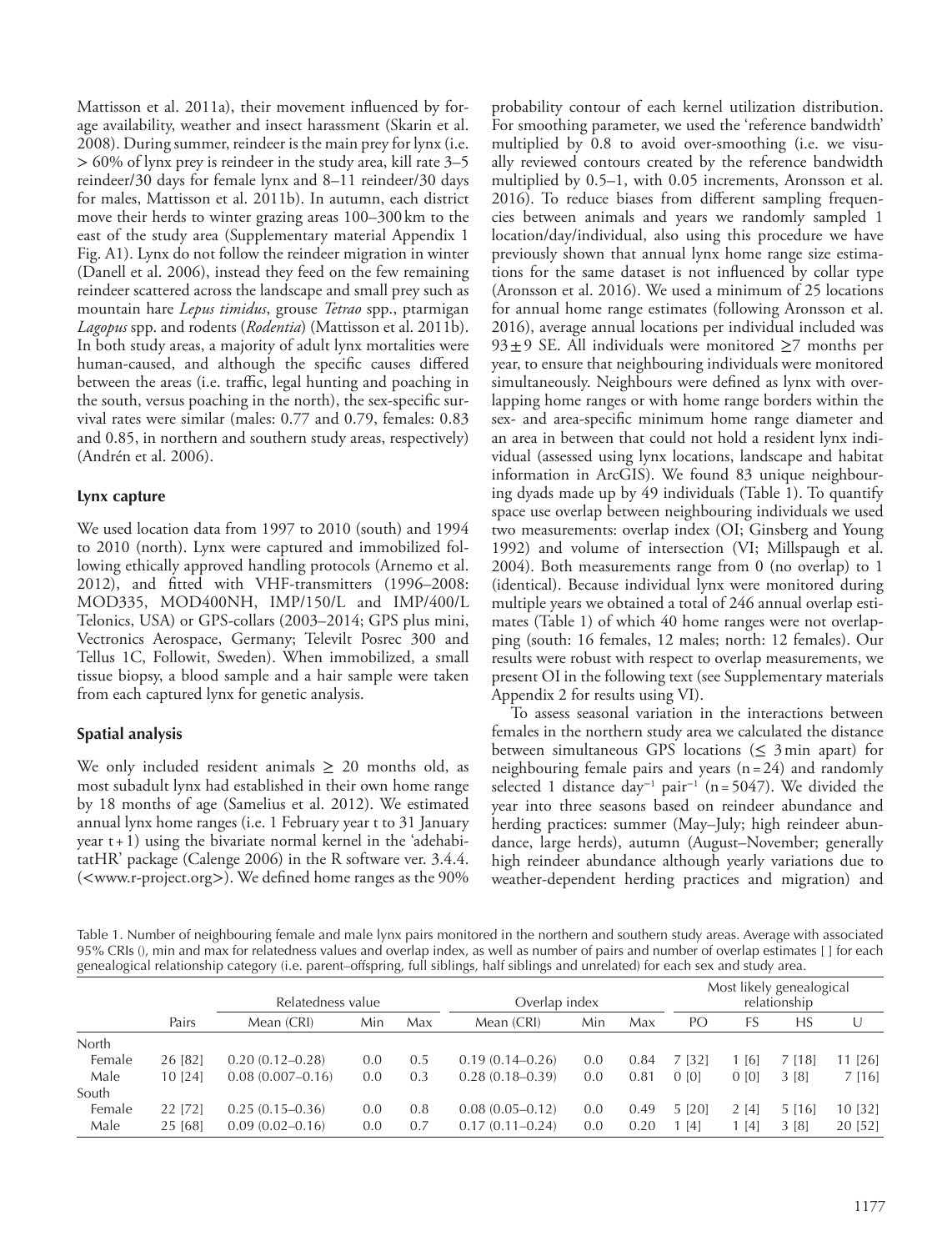winter (December–April; low and scattered reindeer abundance) (Bjärvall et al. 1990, Danell et al. 2006, Skarin et al. 2008). Distances were categorized based on whether at least one individual in the pair was located within the home range overlap area or not. To assess the interaction between neighbouring females we compared the distance between simultaneous locations with random locations simulated within corresponding overlapping areas (see Supplementary materials Appendix 3 for full details). In the southern study area, none of the highly related pairs were simultaneously monitored with GPS collars, consequently we could not assess seasonal differences in interactions between neighbours.

#### **Genetic analysis**

Genomic DNA from blood, tissue and hair were genotyped on 17 microsatellite loci located on the autosomal genome (see Supplementary material Appendix 4 for full details). We used ML-Relate (Kalinowski et al. 2006) to calculate relatedness values (r) and the most likely genealogical relationship categories. The existence of close genealogical relationships (i.e. half siblings (HS), full siblings (FS) or parent–offspring (PO) was tested by likelihood ratio tests using the maximum likelihood estimates, based on 10 000 randomizations and the 95% confidence interval. Among the 33 females included in the analysis, 14 of 48 neighbouring pairs were known to be close kin, consisting of 12 mother–daughters (MD), where the daughter was caught as a kitten in the lair of a collared mother, and two sib pairs that was first caught as juveniles in the same litter. Based on the most likely relationship from ML-RELATE, 10 of 12 known MD pairs (83%) and both of the two known FS dyads were classified accordingly. The remaining two MD dyads were classified as FS in ML-RELATE, with a likelihood difference of 0.79 and 0.48 from MD. Since FS relations were not possible, due to difference in age, in these two cases they were categorized as MD for this study.

#### **Statistical analysis**

We modelled annual space use overlap for each sex and study area as a Bayesian zero-inflated beta regression (Ospina and Ferrari 2012), that incorporates a two-step process to account for 1) non-overlapping neighbours (Eq. 1–2) and 2) the degree of overlap when overlap >0 (Eq. 3–6).

$$
\gamma_i = \alpha_{j[i]} + a_k X_{ik} \tag{1}
$$

$$
[\alpha, \boldsymbol{a}, \mu_{\alpha}, \sigma_{\alpha} | y_{\alpha}, X] \propto \prod_{i=1}^{N} \text{Bernoulli}(\text{logit}(y_{i}) | \gamma_{i})
$$
  
\n
$$
\times \prod_{j=1}^{J} \text{normal} \left( \alpha_{j} | \mu_{\alpha}, \frac{1}{\sigma_{\alpha}} \right) \times \prod_{k=1}^{K} \text{normal}(a_{k} | 0, 0.0001)
$$
\n
$$
\times \text{uniform}(\sigma_{\alpha} | 0, 3)
$$
\n(2)

and

$$
\mu_i = \beta_{j[i]} + b_k X_{ik} \tag{3}
$$

$$
\left[\beta, \mathbf{b}, \mu_{\beta}, \sigma_{\beta}, \sigma | \mathbf{y}_{\beta}, \mathbf{X}\right] \propto \prod_{i=1}^{n} \text{beta}\left(\text{logit}\left(\mathbf{y}_{i}\right) | \mathbf{p}_{i}, \mathbf{q}_{i}\right) \times \prod_{j=1}^{J} \text{normal}\left(\beta_{j} | \mu_{\beta}, \frac{1}{\sigma_{\beta}}\right) \times \prod_{k=1}^{k} \text{normal}\left(\mathbf{b}_{k} | 0, 0.0001\right) \times \text{uniform}\left(\sigma_{\beta} | 0, 3\right) \times \text{uniform}\left(\sigma | 0, 1\right)
$$
\n
$$
\left(\frac{1}{\beta}\right)^{2} \times \text{uniform}\left(\frac{1}{\beta}\right) \times \text{uniform}\left(\frac{1}{\beta}\right) \times \text{uniform}\left(\frac{1}{\beta}\right) \times \text{uniform}\left(\frac{1}{\beta}\right) \times \text{uniform}\left(\frac{1}{\beta}\right) \times \text{uniform}\left(\frac{1}{\beta}\right) \times \text{uniform}\left(\frac{1}{\beta}\right) \times \text{uniform}\left(\frac{1}{\beta}\right) \times \text{uniform}\left(\frac{1}{\beta}\right) \times \text{uniform}\left(\frac{1}{\beta}\right) \times \text{uniform}\left(\frac{1}{\beta}\right) \times \text{uniform}\left(\frac{1}{\beta}\right) \times \text{uniform}\left(\frac{1}{\beta}\right) \times \text{uniform}\left(\frac{1}{\beta}\right) \times \text{uniform}\left(\frac{1}{\beta}\right) \times \text{uniform}\left(\frac{1}{\beta}\right) \times \text{uniform}\left(\frac{1}{\beta}\right) \times \text{uniform}\left(\frac{1}{\beta}\right) \times \text{uniform}\left(\frac{1}{\beta}\right) \times \text{uniform}\left(\frac{1}{\beta}\right) \times \text{uniform}\left(\frac{1}{\beta}\right) \times \text{uniform}\left(\frac{1}{\beta}\right) \times \text{uniform}\left(\frac{1}{\beta}\right) \times \text{uniform}\left(\frac{1}{\beta}\right) \times \text{uniform}\left(\frac{1}{\beta}\right) \times \text{uniform}\left(\frac{1}{\beta}\right) \times \text{uniform}\left(\frac{1}{\beta}\right) \times \text{uniform}\left(\frac{1}{\beta}\right) \times \text{uniform}\left(\
$$

$$
p_i = \frac{\mu_i^2 - \mu_i^3 - \mu_i \sigma^2}{\sigma^2} \tag{5}
$$

$$
q_k = \frac{\mu_i - 2\mu_i^2 + \mu_i^3 - \sigma^2 + \mu_i \sigma^2}{\sigma^2}
$$
 (6)

where γ*<sup>i</sup>* is the deterministic predictions of the probability of no overlap, **y***a* is a vector of binary overlap values (i.e. 1 for not overlapping neighbours and for overlapping neighbours,  $n = 246$ ,  $\mu_i$  is the deterministic predictions for amount of overlap,  $y_b$  is a vector non-zero overlap measurements ( $n = 206$ ), **a** and **b** is vectors of model parameters and **X** is explanatory variables (i.e. continuous relatedness values (linear and quadratic) or the 4-level genealogical relationships categories). The subscript *k* in both models indexes the number of covariates. To account for the same individual being present in multiple neighbouring pairings we included the focal individual for each overlap measurement as a group level effect on the intercept in each model ( $\alpha$  and  $\beta$ ), indexed by the subscript *j*. Lastly, we combined the two models to generate predictions for overlap using  $(1 - \gamma) \times \mu$ .

We used JAGS (Plummer 2003) called from R using the 'rjags' package (Plummer 2016) and for each model we ran two independent chains with different starting values and after discarding the first 100 000 iterations we accumulated 900 000 samples from each chain. Convergence was assessed by visual inspection of trace plots and the Gelman and Rubin diagnostic (< 1.1; Gelman and Rubin 1992).

For model comparisons we used the Watanabe–Akaike information criterion (WAIC). The WAIC was based on the posterior predictive distribution generated within the JAGS model structure (Hooten and Hobbs 2015). We present posterior means with associated 95% credible intervals (CRIs) for estimated model parameters and predictions unless otherwise stated. To make probability statement on differences between groups we subtracted their posterior distributions within the JAGS model structure (i.e. A-B). The proportion of the resulting probability distribution that is above zero is then the probability  $(Pr)$  that group  $A >$  group B (presented in results as  $Pr(A > B) = X\%$ ). A probability of 50% indicates the mean estimate for the difference is 0 and has no predictive value.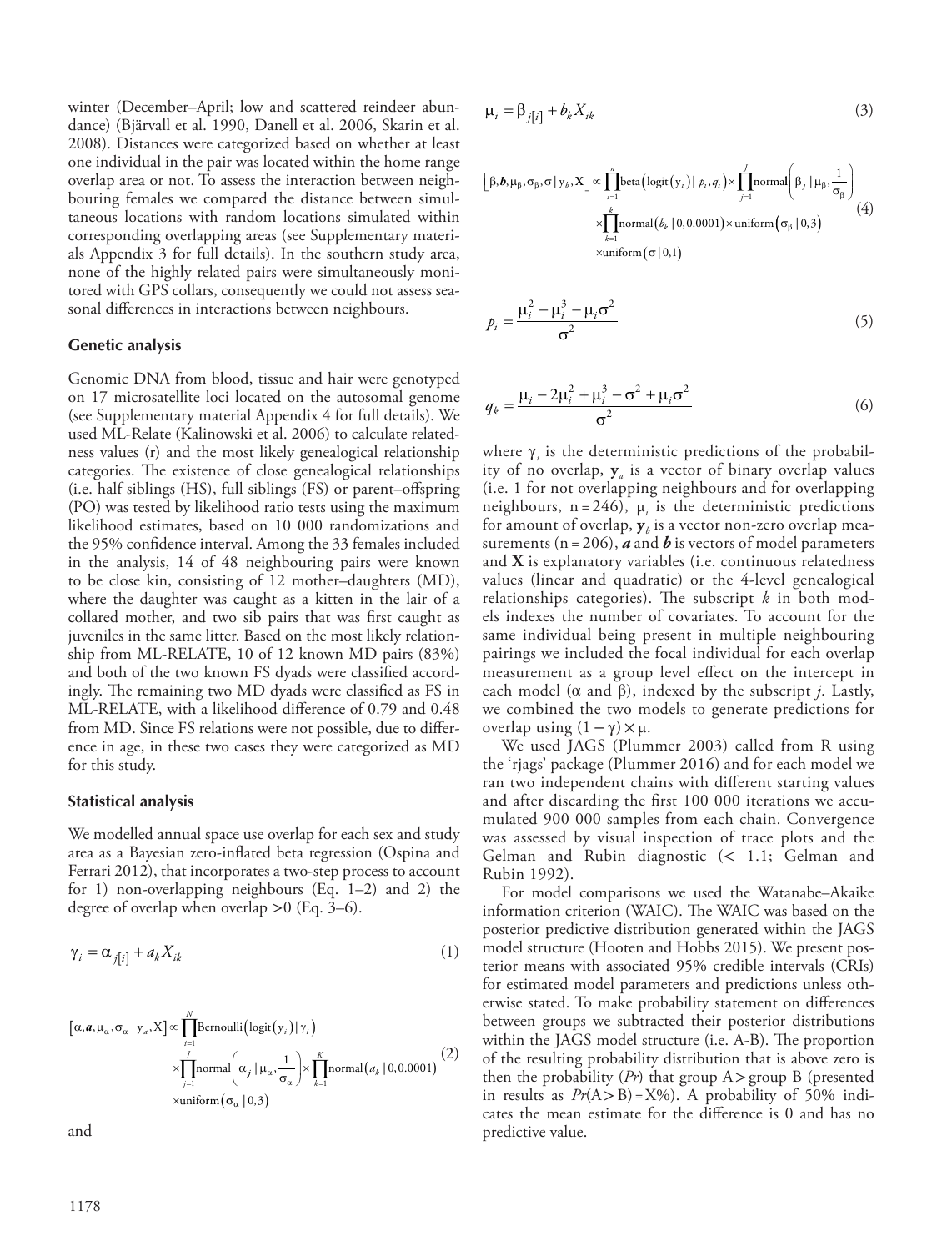## **Results**

#### **Difference between sexes and study areas**

For both females (F) and males (M), home range overlaps were larger in the northern study area (N) compared to in the southern study area (S) (Table 1;  $Pr(M_N > M_S) = 96\%$ , estimated difference = 0.11 (−0.01 to 0.23);  $Pr(F_N > F_S) = 100\%$ , difference=0.11 (0.05–0.18)). Neighbouring males overlapped more than neighbouring females in the south  $(Pr(M<sub>s</sub> > F<sub>s</sub>) = 100\%,$  difference = 0.09 (0.02–0.16)), while the probability that males overlap more than females decreased in the north  $(Pr(M_N > F_N) = 93\%$ , difference = 0.08  $(-0.03 \text{ to } 0.21)$ .

#### **Relatedness and overlap between neighbours**

Relatedness of neighbouring females ranged from unrelated  $(r=0.0)$  to closely related  $(r \ge 0.5)$  in both study areas, with all relationship categories occurring in both areas (Table 1). Among males, highly-related neighbours were uncommon in the south and did not occur in the north (Table 1). Thus, neighbouring females had higher relatedness values than neighbouring males in both study areas  $(Pr(r_E > r_M) = 98\%$ and 99% for northern and southern study area, respectively; Table 1). However, there was no evidence that the average relatedness varied between the study areas for males nor females  $(Pr(r<sub>s</sub> > r<sub>N</sub>) = 79%$  and 56% for females and males, respectively).

Space use overlap between neighbouring females increased linearly with increasing relatedness in the north (Fig. 2; ΔWAIC 3.2 and 9.3 for quadratic and intercept only models, respectively), whereas there was no effect of relatedness on female overlap in the south (Fig. 2; ΔWAIC was 1.7 and 5.9 for linear and quadratic models, respectively). Based on predictions from the linear model in the north there was a 100% probability of higher overlap for highly related neighbours  $(r=0.5)$  compared to unrelated individuals  $(r=0.0)$ . By categorizing relatedness into the most likely genealogical relationship it was evident that the positive effect of relatedness on female space-use overlap in the north was restricted to mother–daughter dyads (MD), and did not include fullsiblings (FS) (Fig. 2). There was higher overlap for MD in the north when compared to other types of relationships (*Pr*=96–100%, Table 2a). There was little or no evidence of a difference in overlap between the other relationships in the north, nor between any relationships in the south (Table 2a). Furthermore, MD had larger space use overlap in the north compared to south (*Pr*=100%; Table 2b), while there was a small study area difference for FS and half-sibling (HS) overlap and no overlap difference for unrelated (U) neighbours (Table 2b). Males were not included in the analysis of the effect of relatedness on space-use overlap due to the low sample size for highly-related neighbouring males (Table 1).



Figure 2. Model predictions with associated 95% CRIs for the effect of genetic relatedness on female home range overlap in the southern (a) and northern (b) study areas (see Supplementary material Appendix 1 Fig. A2, A3 for separate model parameters and predictions). Additionally, the predicted overlap values for each genealogical relationship category is included at corresponding relatedness values (unrelated,  $r = 0$ ; half-siblings,  $r = 0.25$ ; full-siblings and mother–daughter,  $r = 0.5$ ) with associated 95% CRIs (vertical lines).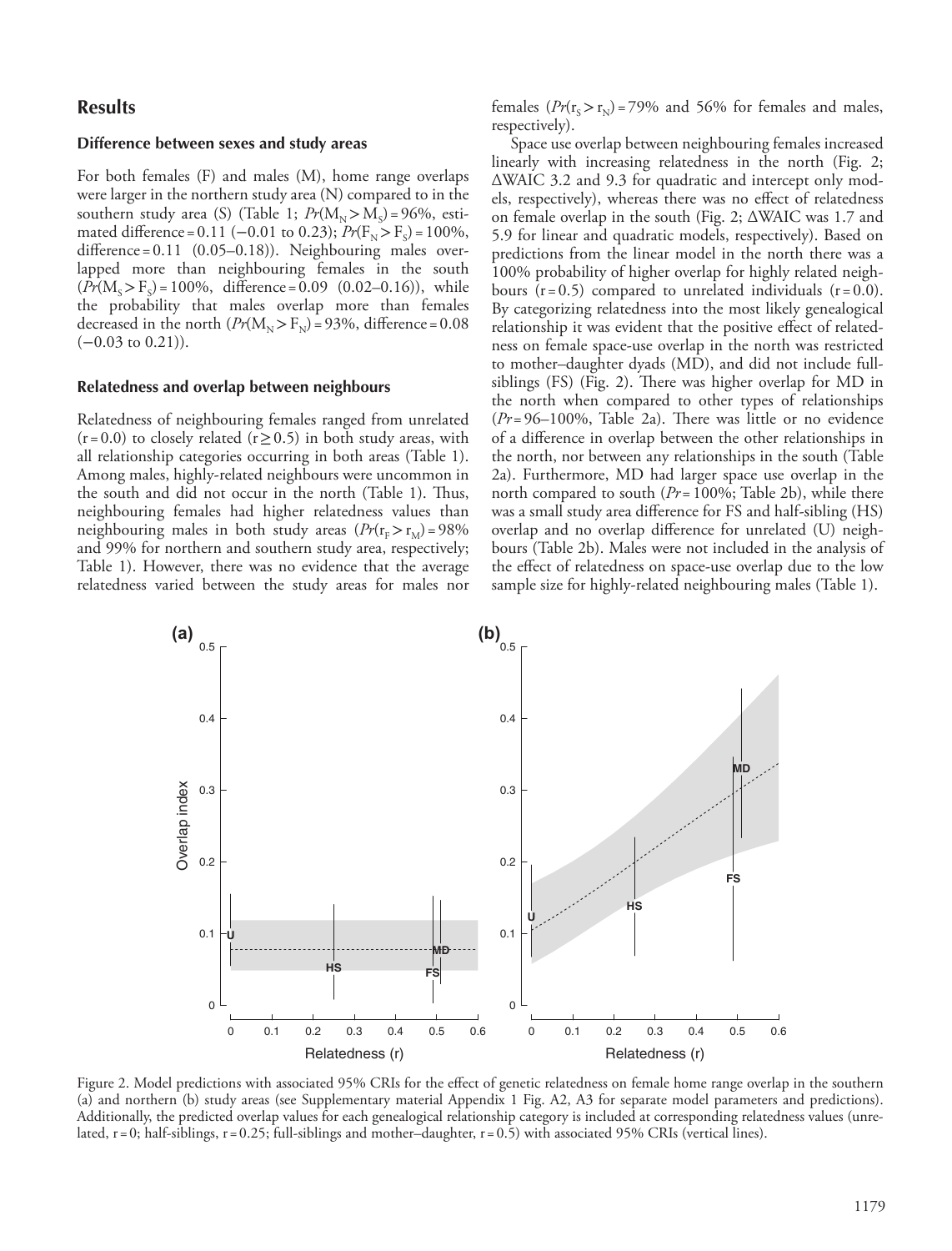Table 2. Within (a) and between (b) study area comparison of overlap index (OI) for female lynx home range. In (a) probability (*Pr*) of higher OI for each genealogical relationship category compared to all less or equally related categories and the estimated difference (OI diff) with 95% credible intervals. In (b) probability of higher overlap index in the northern compared to the southern study area (*Pr*(N>S)) for each genealogical relationship category, and the estimated difference with 95% CRIs. Genealogical relationship categories are; mother–daughter  $(MD)$ , full siblings (FS), half siblings (HS) and unrelated (U).

|          |         | (a) Within study area comparison | (b) Between study area comparison |                            |           |           |                           |
|----------|---------|----------------------------------|-----------------------------------|----------------------------|-----------|-----------|---------------------------|
|          |         | North                            |                                   | South                      |           |           |                           |
|          | Pr      | OI diff (CRI)                    | Pr                                | OI diff (CRI)              |           | Pr(N > S) | OI diff (CRI)             |
| Category |         |                                  |                                   |                            | Category  |           |                           |
| MD > FS  | 96%     | $0.15 (-0.02 \text{ to } 0.30)$  | 75%                               | $0.03$ ( $-0.08$ to 0.11)  | <b>MD</b> | 100%      | $0.25(0.13-0.37)$         |
| MD > HS  | $100\%$ | $0.2(0.07-0.31)$                 | 75%                               | $0.02$ (-0.06 to 0.10)     | FS        | 94%       | $0.13$ (-0.02 to 0.31)    |
| MD > U   | $100\%$ | $0.2(0.10-0.32)$                 | 23%                               | $-0.02$ ( $-0.08$ to 0.04) | HS.       | 93%       | $0.08$ ( $-0.03$ to 0.19) |
| FS > HS  | 68%     | $0.04$ (-0.11 to 0.22)           | 45%                               | $-0.007$ ( $-0.1$ to 0.1)  |           | 64%       | $0.02$ (-0.05 to 0.11)    |
| FS > U   | $77\%$  | $0.05$ ( $-0.08$ to 0.22)        | 13%                               | $-0.05$ ( $-0.12$ to 0.05) |           |           |                           |
| HS > U   | 63%     | $0.02$ (-0.07 to 0.12)           | $12\%$                            | $-0.04$ ( $-0.11$ to 0.04) |           |           |                           |

#### **Proximity between neighbouring individuals and seasonal variation**

Because there was no difference in space use overlap among FS, HS and U we pooled all their distances between simultaneous GPS-locations (n=1890) for comparison with MD  $(n=3157)$  in the northern study area. At the yearly scale, lynx mothers and daughters were located closer to each other compared to other neighbouring pairs (Fig. 3, proportion of distances  $\leq 1$ , 5 and 10 km was 1, 6 and 18% for MD, and 0, 0.7 and 8% for other dyads). Furthermore, for 68% of the distances within 10 km for MD ( $n=567$ ) at least one individual in the pair was within the overlap zone (Fig. 3b.1), whereas the corresponding proportion for other dyads  $(n=154)$  was 20% (Fig. 3b.2). MD neighbours were more often than expected within  $\leq 10 \text{ km}$  of each other during the summer, when prey abundance is high but unpredictable, compared to during autumn and winter (Fig. 4a). Other



Figure 3. Distances between simultaneous GPS-locations for neighbouring mother–offspring (a.1) and non-mother–offspring (b.1) females in the northern study area. Grey shading indicates distances where at least one individual in the pair was within the home range overlap area. The insets in the upper right corner of each figure (a.2 and b.2) shows histograms of all distances  $\leq 10$  km in 1 km intervals. See Supplementary material Appendix 1 Fig. A4 for seasonal histograms.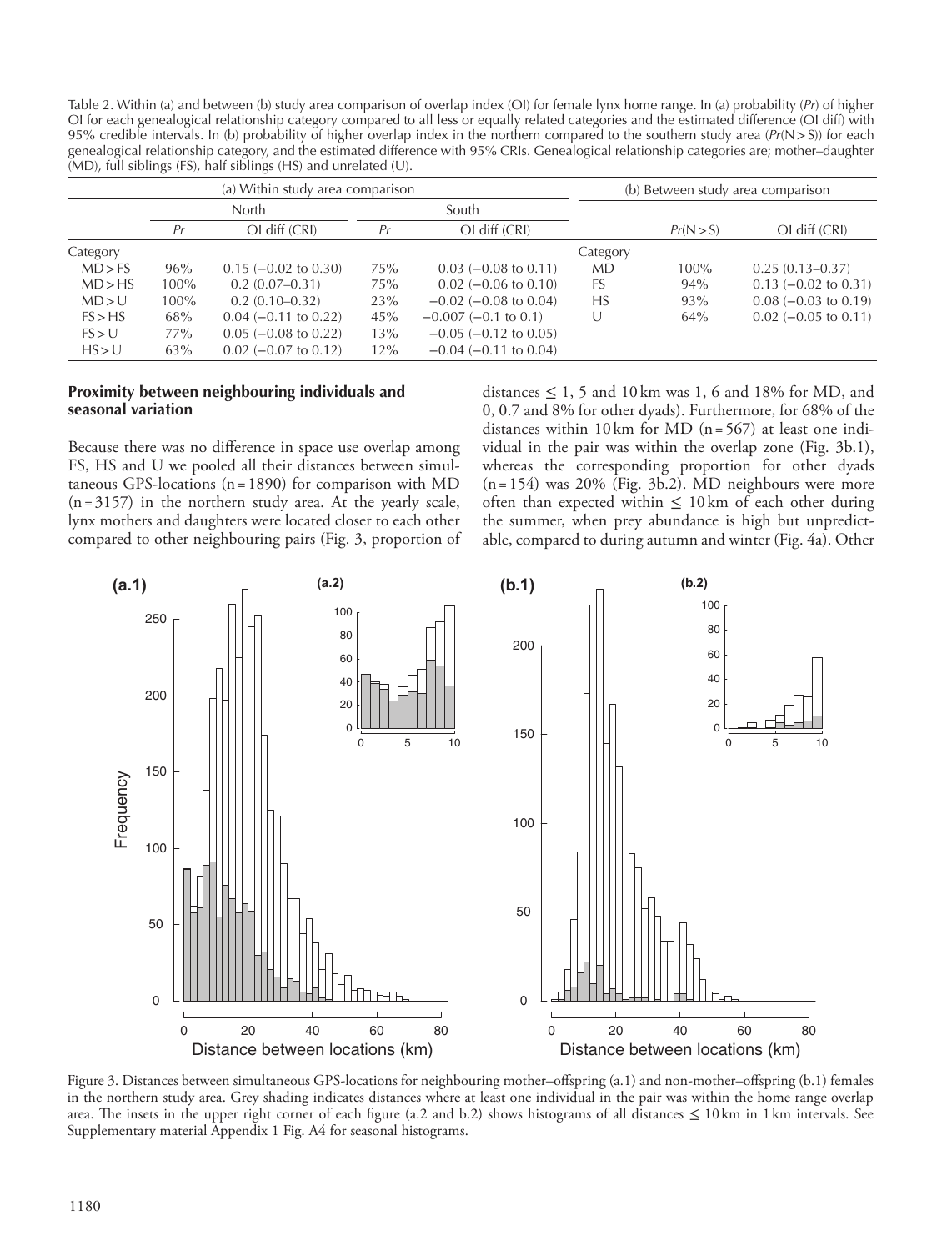

Figure 4. Lower left section of the cumulative distributions of seasonal distances (≤ 10km from Supplementary material Appendix 1 Fig. A5) between simultaneous locations and random locations for mother–offspring (a) and non-mother–offspring (b) lynx in the northern study area during summer, autumn and winter. Solid lines represent the mean cumulative distance for all pairs, grey areas the standard error and dashed lines show distances between random locations.

dyads were further apart compered to MD and the distances between individuals were not different from random locations (Fig. 4b).

### **Discussion**

By simultaneously considering the influence of both prey resources and relatedness, we were able to show that their interaction influence lynx spatial organization. We found that both space-use overlap and interaction between mothers and daughters increased when prey resources were unpredictable and highly clumped in time and space. When including relatedness in our analysis, we could see that that a higher female overlap in the north compared to south was not solely due to differences in prey dispersion (Maher and Lott 2000, Eide et al. 2004, Newsome et al. 2013, Macdonald and Johnson 2015), but due to resource sharing among relatives when prey resources were unpredictable and highly clumped (Fig. 2).

Intrasexual space-use overlap was larger for males than for females in both study areas (Table 1). In solitary carnivores, males maximize their space use to increase mating opportunities, whereas female home ranges should include enough resources for survival and offspring provisioning (Sandell 1989, Aronsson et al. 2016). Male lynx have larger home ranges than females, which are expected to be more difficult to keep exclusive (Mattisson et al. 2013) and consequently overlap more than female home ranges. Furthermore, intrasexual overlap was larger in the north compared to the south for both males and females (Table 1). In the north, females increase their home range size to account for seasonal variation in prey abundance, while male home ranges increase to access females (Mattisson et al. 2011a, Aronsson et al. 2016). However, if the larger female space-use overlap in the northern study area is solely due to higher variation in prey abundance and predictability (i.e. decreased territoriality during periods with an excess of prey (Maher and Lott 2000, Johnson et al. 2002), or that the larger home ranges are harder to defend (Mattisson et al. 2013)), we would expect the variation in overlap to be independent of relatedness. On the contrary, we found that relatedness had an important positive effect on female overlap in the north, but not in the south (Fig. 2, Table 2a). This difference between study areas was not simply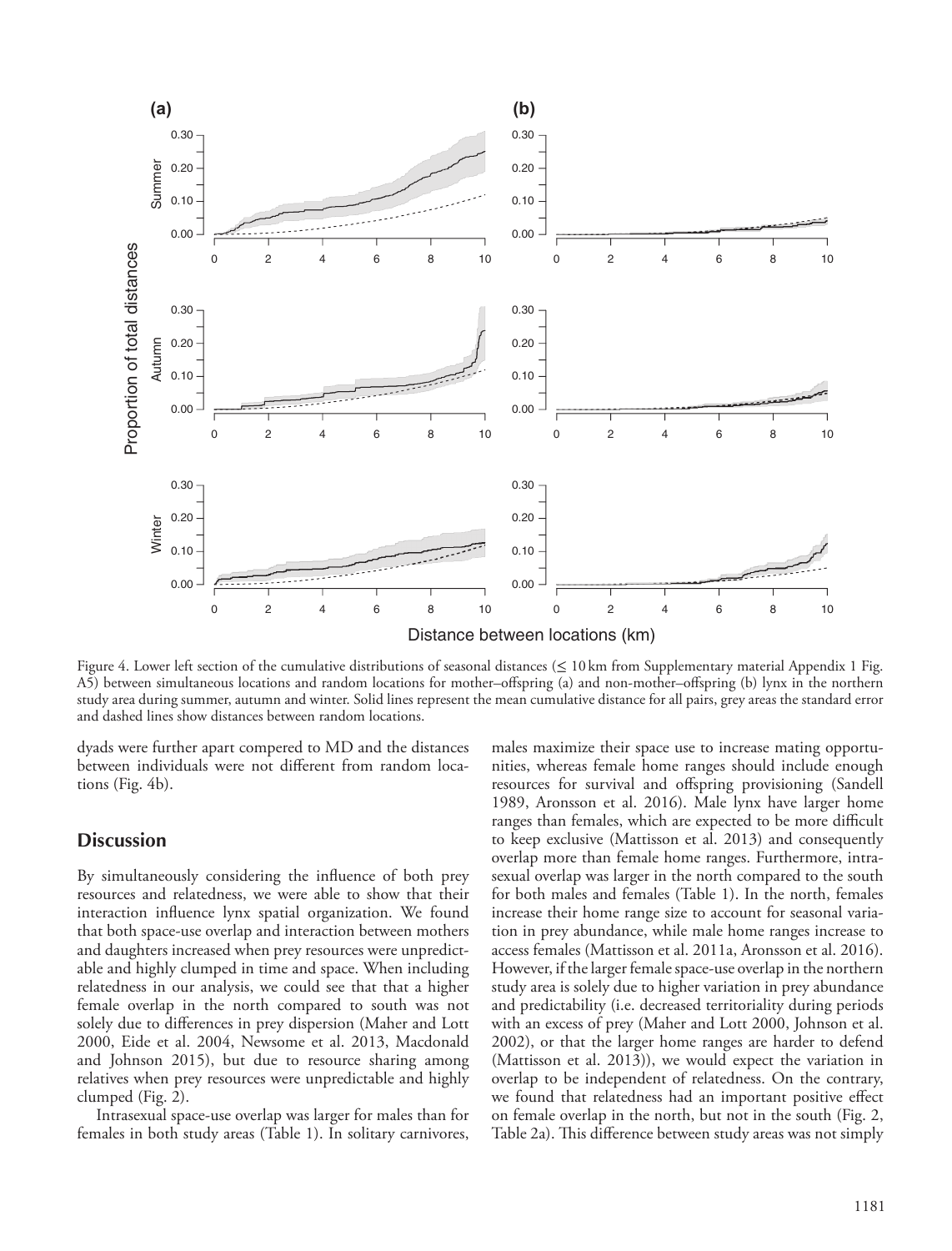because of a difference in the number of related neighbours, because there were many female close kin neighbours in both areas (Table 1) and the average relatedness between females was similar  $(P(r_s > r_{\rm N}) = 79\%)$ . The average relatedness among males was very low, and only eight of 35 pairs were close kin (Table 1), as expected from male-biased dispersal (Samelius et al. 2012). Furthermore, yearly survival estimates were similar in both areas, and mortality rates due to hunting and poaching combined are almost identical (15.5% and 15.2% in the northern and southern study area, respectively) (Andrén et al. 2006).

We suggest that the observed effect of relatedness on female space use in the north is explained by the large seasonal variation in prey dispersion (i.e. regularly re-occurring season with low prey abundance, winter) in combination with the low predictability during the re-occurring season with high prey abundance (i.e. herd-living and highly movable prey in summer). Female lynx home range size is set to meet the needs during seasons with the lowest resource abundance, and home ranges do not contract when food is abundant (Aronsson et al. 2016). The inclusive fitness benefits of sharing space with kin may increase under resource-limiting conditions, given that the benefit to the receiver is high during this time (Banks et al. 2011). This can be predicted from Hamilton's rule (i.e. sharing should occur when relatedness (*r*) times benefit to the recipient (*b*) is higher than the cost for the giver (*c*); Hamilton 1964). Of course, costs of the giver should also increase under resource-limiting conditions; however, where territorial space is being shared by adult, resident individuals, the role of giver and recipient is also shared. This means that both the costs and benefits in Hamilton's rule apply to both individuals, with space sharing likely involving an ongoing reversal of roles. That there was an effect of relatedness on female space-use overlap in the northern but not in the southern study area supports the idea that the effect of relatedness on space-use overlap is mediated by resource dispersion (Fig. 2, Table 2a). Consequently, where prey resources are seasonal, heterogeneous and unpredictable (north), the benefit of reduced territoriality between highly related neighbours during seasons with high but unpredictable resource abundance is higher than the cost during seasons with low resource abundance. Where resources are predictable and homogeneously distributed (south), the cost is always relatively high compared to the benefit, independent of relatedness (i.e.  $c$  is always $>$ rb). The benefit of sharing space when resources are highly clumped and unpredictable is presumably because the probability of gaining 'access' to prey increases with area (i.e. by reduced territoriality both individuals have access to the herd currently present in any of the two neighbouring home ranges) and reduces costs of territorial defence between close kin (Brown and Brown 1993). Furthermore, a smaller proportion of 2-year old females breed in the northern compared to the southern study area (22% versus 74%; Nilsen et al. 2012), and in Norway, lynx with seasonal access to reindeer have a decreased probability of reproducing compared to lynx with reindeer available

year around (Walton et al. 2017). Consequently, mother and daughter sharing access to prey resources may increase both individual's chances of reproducing.

Our analyses of annual space-use overlap do not assess whether the observed pattern in the northern study area is a consequence of seasonal differences in individual interactions (i.e. mother–daughter sharing prey resources during the summer). For this, we used detailed location data from neighbouring pairs simultaneously monitored with GPS transmitters. We show that mother–daughter dyads were generally in closer proximity to each other than dyads of all other relationship categories (Fig. 3), especially during summer (Supplementary material Appendix 1 Fig. A4). Furthermore, mother–daughter neighbours were closer to each other than expected from random locations during summer, compared to autumn and winter, and we did not observe this for the other relatedness categories (Fig. 4). This further supports the idea that the increased annual space-use overlap in the northern study area was primarily explained by reduced territoriality between mothers–daughters during periods with high prey abundance (c.f. Newsome et al. 2013).

A prerequisite for differential territorial behaviour as a function of relatedness is that lynx are able to recognize kin or discriminate between genetically related and genetically unrelated individuals (Smith 2014). The two major mechanisms of kin discrimination found in mammals are based on either familiarity, i.e. learnt recognition of relatives, or phenotypic matching (Tang-Martinez 2001). Both mechanisms suggest that the ability to discriminate between kin and non-kin decreases with decreasing relatedness and thus tolerance towards neighbouring intruders is not expected to be linearly associated with relatedness (Smith 2014). By comparing overlap for the different relationship categories, we show that the effect of relatedness was primarily caused by an increased overlap between mother–daughter dyads and not the similarly related full-siblings. We could not assess if the effect of relatedness was due to learnt recognition (i.e. mother offspring, littermates) or phenotypic matching (i.e. non-littermate full-siblings) because of the small sample size of full-siblings. However, there was an 87% probability that the half-sibling relationship category had a lower overlap than predicted for the corresponding relatedness of 0.25, assuming a linear effect of relatedness on overlap (Fig. 2). This supports that space-use overlap is primarily driven by a nepotistic tolerance among mothers and adult daughters.

The tolerance of sharing space with related neighbours indicates that kin selection (Hamilton 1964) may play an important role in the spatial organization of Eurasian lynx, a solitary and territorial species. Similarly, several other solitary species share resources with kin to a larger extent than non-related individuals (Bailey 1993, Smith 1993, Poole 1995, Janečka et al. 2006, Innes et al. 2012, Rodgers et al. 2015). However, there are also studies that showed no effect of relatedness on resource sharing (Nicholson et al. 2011, Elbroch et al. 2016, Schmidt et al. 2016) or even contradictory results within the same species (Schenk et al. 1998,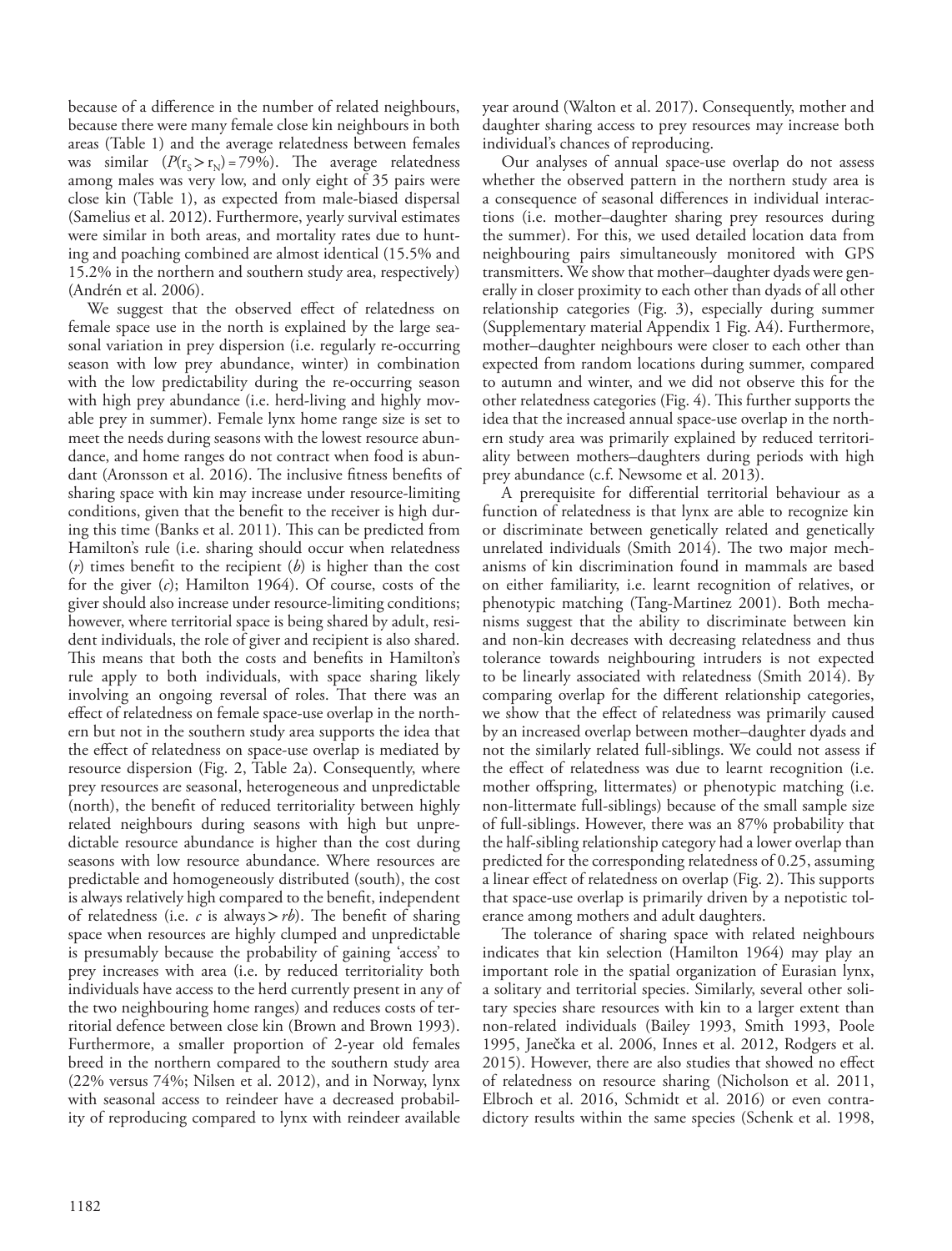Moyer et al. 2006). We found that neither resource dispersion nor kin selection alone could explain lynx spatial organization, in fact, had we only considered relatedness or resource dispersion, important effects would have been overlooked. Consequently, between-study contradictions and speciesspecific 'special cases' may be the result of failing to account for how these general ecological drivers interact. To understand the flexibility of animal spatial organization, our study highlight the need to take into account both environmental factors and genetic relationships (Maher and Lott 2000, Kappeler et al. 2013, Hofmann et al. 2014) and that there are likely to be large knowledge gains when these interactions are examined.

#### **Data availability statement**

Data are available from the Dryad Digital Repository: <http:// dx.doi.org/10.5061/dryad.mcvdncjxk> (Aronsson et al. 2020).

*Acknowledgements* – The study was conducted within the Scandinavian Lynx Project, Scandlynx. We thank a large number of fieldworkers and students, especially K. Sköld, P. Segerström, P. Ahlquist, T. Wiklund and E. Segerström for capturing and collaring the lynx, and E. Hedmark for genetic laboratory work. We thank A. Ordiz, E. Nilsen, Ö. Johansson, E. Hedmark and S. Eggers for providing valuable comments on the manuscript.

*Funding* – The study was funded by the Swedish Environmental Protection Agency, the Swedish Research Council Formas, the World Wide Fund for Nature (Sweden), the Swedish Association for Hunting and Wildlife Management, and the Marie-Claire Cronstedts Foundation.

*Author contributions* – This study was conducted within long term research projects led by HA and JP. MA, ML, JP and HA designed the study. MA performed spatial analysis. MÅ performed genetic analysis. MA and ML performed statistical analysis. MA wrote the manuscript with support from JP, MÅ and all other co-authors. All authors approved submission of the manuscript. JP and HA were shared senior authors and project leaders.

*Permits* – All animal-handling procedures were approved by the Swedish Animal Ethics Committee and fulfils their ethical requirements for research on wild animals, protocol number C239/12.

## **References**

- Andrén, H. and Liberg, O. 2015. Large impact of eurasian lynx predation on roe deer population dynamics. – PLoS One 10: e0120570.
- Andrén, H. et al. 2006. Survival rates and causes of mortality in Eurasian lynx (*Lynx lynx*) in multi-use landscapes. – Biol. Conserv. 131: 23–32.
- Arnemo. J. M. et al. 2012. Bio-medical protocol for free-ranging brown bears, grey wolves, wolverines and lynx. – Hedmark Univ. College, Evenstad.
- Aronsson, M. et al. 2016. Intensity of space use reveals conditional sex-specific effects of prey and conspecific density on home range size. – Ecol. Evol. 6: 2957–2967.
- Aronsson, M. et al. 2020. Data from: Resource dispersion promotes kin selection in a solitary predator. – Dryad Digital Repository, <http://dx.doi.org/10.5061/dryad.mcvdncjxk>.
- Bailey, T. N. 1993. The African leopard: ecology and behavior of a solitary felid. – Columbia Univ. Press.
- Banks, C. S. et al. 2011. Kin selection in den sharing develops under limited availability of tree hollows for a forest marsupial. – Proc. R. Soc. B 278: 2768–2776.
- Bjärvall, A. et al. 1990. Renar och rovdjur [reindeer and predators]. – Tryckindustri. ISBN 91-620-1056-6, in Swedish.
- Bourke, A. F. G. 2014. Hamilton's rule and the causes of social evolution. – Phil. Trans. R. Soc. B. 369: 20130362.
- Brown, G. E. and Brown, J. A. 1993. Do kin always make better neighbours? The effects of territory quality. – Behav. Ecol. Sociobiol. 33: 225–231.
- Cagnacci, F. et al. 2011. Partial migration in roe deer: migratory and resident tactics are end points of a behavioural gradient determined by ecological factors. – Oikos 120: 1790–1802.
- Calenge, C. 2006. The package adehabitat for the R software: a tool for the analysis of space and habitat use by animals. – Ecol. Model. 197: 516–519.
- Chapron, G. et al. 2014. Recovery of large carnivores in Europe's modern human-dominated landscapes. – Science 346: 1517–1519.
- Danell, A. C. et al. 2006. Space use by Eurasian lynx in relation to reindeer migration. – Can. J. Zool. 84: 546–555.
- Eide, N. E. et al. 2004. Spatial organization of reproductive Arctic foxes *Alopex lagopus*: responses to changes in spatial and temporal availability of prey. – J. Anim. Ecol. 73: 1056–1068.
- Elbroch, L. M. et al. 2016. Spatial overlap in a solitary carnivore: support for the land tenure, kinship or resource dispersion hypotheses? – J. Anim. Ecol. 85: 487–496.
- Gelman, A and Rubin, D. B. 1992. Inference from iterative simulation using multiple sequences. – Stat. Sci. 7: 457–511.
- Ginsberg, J. R. and Young, T. P. 1992. Measuring association between individuals or groups in behavioural studies. – Anim. Behav. 44: 377–379.
- Griesser, M. and Nystrand, M. 2009. Vigilance and predation of a forest-living bird species depend on large-scale habitat structure. – Behav. Ecol. 20: 709–715.
- Griffin, A. S. and West, S. A. 2002. Kin selection: fact and fiction. – Trends. Ecol. Evol. 17: 15–21.
- Hamilton, W. D. 1964. The genetical evolution of social behaviour I. – J. Theor. Biol. 7: 1–52.
- Hatchwell, B. J. 2010. Cryptic kin selection: kin structure in vertebrate populations and opportunities for kin-directed cooperation. – Ethology 116: 203–216.
- Hemmingmoore, H. et al. 2020. Evaluating habitat suitability and connectivity for a recolonizing large carnivore. – Biol. Conserv. 242: 108352.
- Herfindal, I. et al. 2005. Prey density, environmental productivity and home-range size in the Eurasian lynx (*Lynx lynx*). – J. Zool. 265: 63–71.
- Hofmann, H. A. et al. 2014. An evolutionary framework for studying mechanisms of social behavior. – Trends Ecol. Evol. 29: 581–589.
- Holmala, K. et al. 2018. Genetic evidence of female kin clusters in a continous population of a solitary carnivore, the Eurasian lynx. – Ecol. Evol. 8: 10964–10975.
- Hooten, M. B. and Hobbs, N. T. 2015. A guide to Bayesian model selection for ecologists. – Ecol. Monogr. 85: 3–28.
- Hudson, R. and Trillmich, F. 2008. Sibling competition and cooperation in mammals: challenges, developments and prospects. – Behav. Ecol. Sociobiol. 62: 299–307.
- Innes, R. J. et al. 2012. Genetic relatedness and spatial associations of dusky-footed woodrats (*Neotoma fuscipes*). – J. Mammal. 93: 439–446.